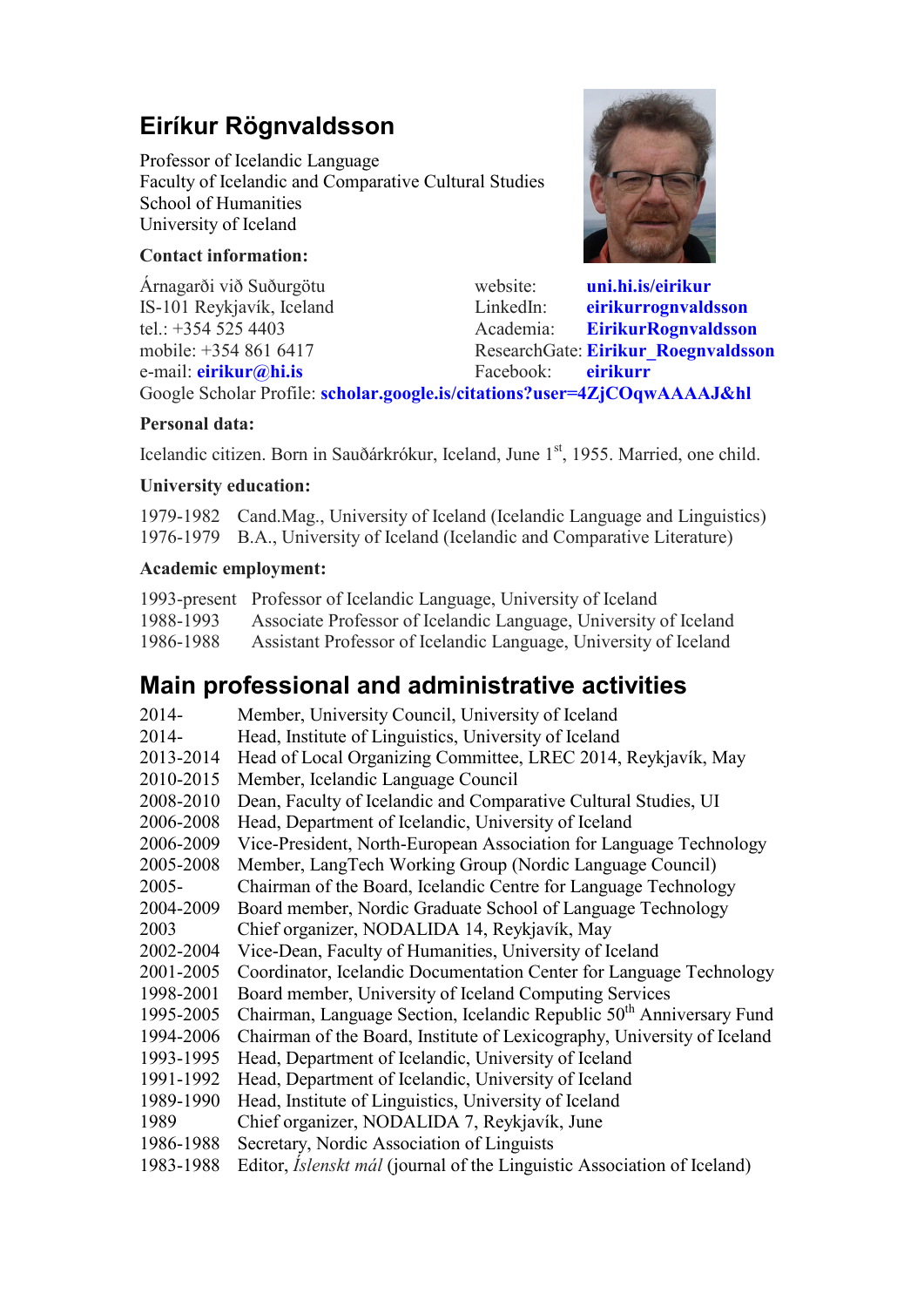# **Teaching**

I have 35 years of teaching experience at the University of Iceland, both in the Department of Linguistics and in the Department of Icelandic. I have taught more than 30 different courses – undergraduate courses on Phonetics, Phonology, Morphology, Syntax, Corpus Linguistics, Linguistic Methods, and Composition, and graduate courses on Phonology, Morphology, Syntax (both synchronic and diachronic), Corpus Linguistics, and Natural Language Processing. I have supervised a number of Master's theses and co-supervised one PhD dissertation.

I have been active in developing teaching material and teaching methods. I have written textbooks on Icelandic phonetics, generative phonology and generative morphology for use at the university level. I was also a pioneer in distance education at the Department of Icelandic (and in fact at the University as a whole) in 1999. I have recently been experimenting with flipped teaching and with using MOOCs from other universities as an intergrated part of my own courses.

# **Research**

In the beginning of my research career around 1980, I worked mainly on syntax. I have published several papers on Icelandic syntax, especially diachronic and historical syntax, but also some synchronic papers. In the past few years, I have been a member of a number of collaborative projects and networks on syntactic variation, such as Variation in Syntax (Tilbrigði í setningagerð), ScanDiaSyn (Scandinavian Dialect Syntax), NORMS (Nordic Center of Excellence in Microcomparative Syntax), NLVN (Nordic Language Variation Network), and N'CLAV (Nordic Collaboration on Language Variation Studies). I have also written articles and textbooks on Modern Icelandic phonetics, phonology and morphology.

In the 1990s, my work on Old Icelandic corpora led me towards corpus linguistics. I was chief editor of the *Concordance to the Icelandic Family Sagas*, which was published on a CD in 1996. Around the turn of the century, I became a pioneer in language technology at the University of Iceland and have since then been project leader or steering group member of several Icelandic language technology R&D projects. The largest of these was Viable Language Technology Beyond English which received a three year Grant of Excellence from the Icelandic Research Fund in 2009. I was the PI of that project.

Furthermore, I have cooperated with companies from the software and telecommunications industry and with people form the disabled community on various projects. Recently, I was a member of an Icelandic team which cooperated with Google on the building of an Icelandic speech recognition system for Android smartphones, and cooperated with the Icelandic Organization of the Visually Impaired and Ivona Software (subsidiary of Amazon) on a new text-to-speech system for Icelandic.

For the last 15 years, I have taken active part in Nordic/Baltic cooperation in language technology. I have participated in several projects and networks in this area, including Nordic CLARIN Network, NorDokNet, NLTNet, Nordisk Netordbog, Tværsproglig søgning på tekster og ordbøger, Nordtalk and Nordic Treebank Network. I was Icelandic representative on the Board of the Nordic Graduate School of Language Technology (NGSLT) from 2004-2009. From 2011-2013, I led the Icelandic part of the EU funded META-NORD project, which was a part of META-NET.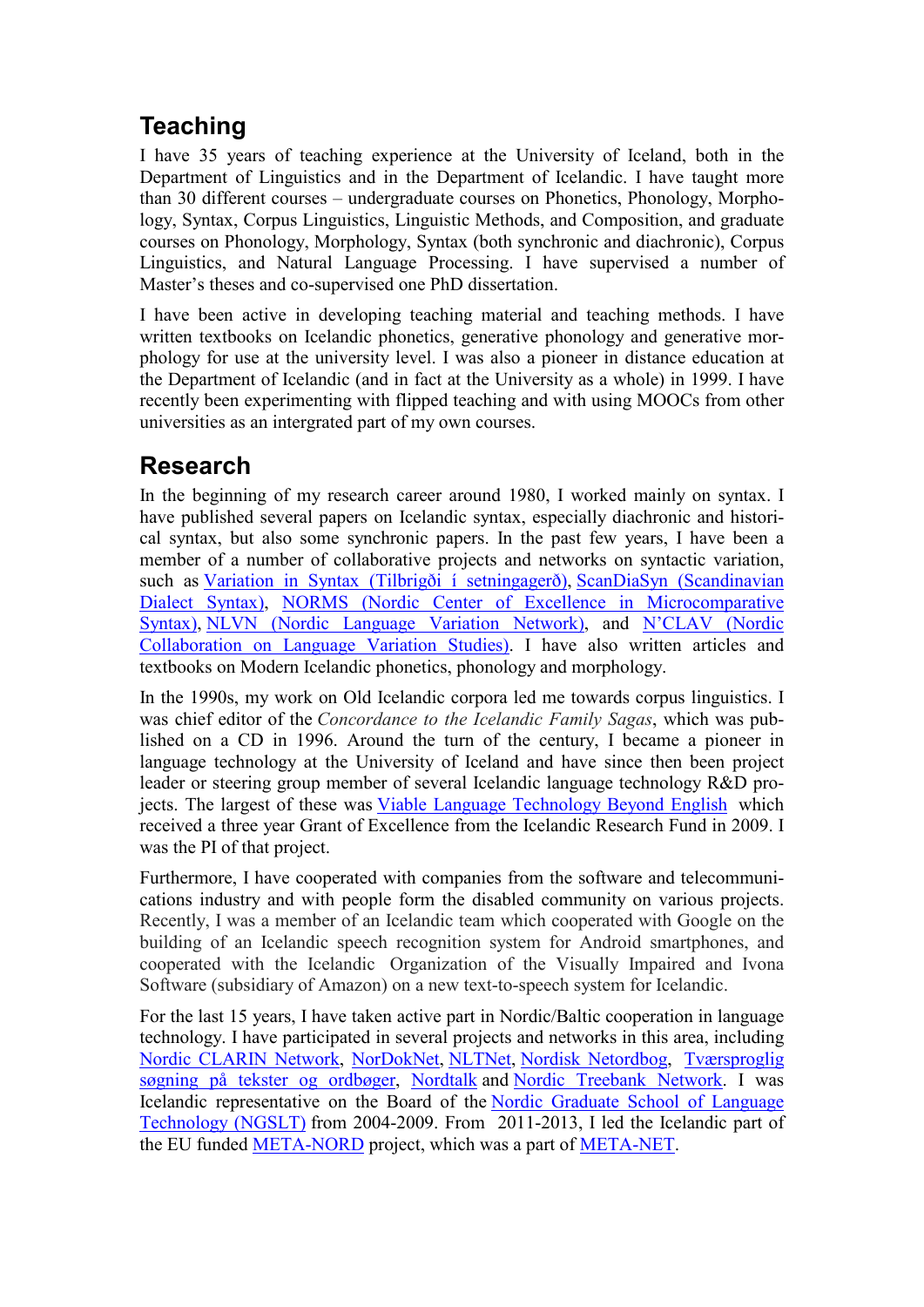## **Participation in externally funded LT R&D projects and networks:**

- 2014-2016 Network member, *Nordic CLARIN Network*
- 2011-2013 Leader of Icelandic part, *META-NORD*
- 2010-2012 Steering group member, *Icelandic Text-to-Speech System*
- 2009-2011 Project leader, *Viable Language Technology beyond English*
- 2007-2008 Project leader, *Context-sensitive Spell Checking*
- 2006-2007 Steering group member, *Icelandic Text Screening*
- 2004-2013 Steering group member, *Balanced Tagged Corpus of Icelandic*
- 2004-2006 Steering group member, *Ragga a Text-to-Speech System for Icelandic*
- 2004-2006 Steering group member, *ISLEX Scandinavian Web-based Dictionary*
- 2003-2005 Network member, *Nordic Treebank Network*
- 2003-2004 Steering group member, *Hjal a Speech Recognizer for Icelandic*
- 2002-2004 Project leader, *Grammatical Tagger for Icelandic*
- 2002- Steering group member, *Database of Icelandic Inflections*
- 2001-2003 Network member, *Nordtalk* (Corpus based research on spoken language)
- 2001-2005 Network member, *NorDokNe*t (Nordic Documentation Centres in LT)
- 1999-2002 Steering group member, *ÍSTAL* (Corpus of spoken Icelandic)

# **Grants and awards**

## **Principal Investigator**

2015 *A Large Digital Corpus* – Project Grant, Icelandic Infrastructure Fund (ISK 4,950,000) 2015 *Teaching Material and Software for Teaching Icelandic Language Technology* – Project Grant, Áslaug Hafliðadóttir Memorial Fund (ISK 4,000,000) 2009-2011 *Viable Language Technology beyond English* – Grant of Excellence, Icelandic Research Fund (ISK 43,485,000) 2007-2008 *Context-Sensitive Spell Checking* – Project Grant, Icelandic Research Fund (ISK 3,100,000) 2006 *Shallow Parsing of Icelandic Text* – Project Grant, Icelandic Research fund (ISK 3,800,000) 2002 *Development of Training Material for a PoS Tagger* – Project Grant, Icelandic Language Technology Fund (ISK 6,000,000) 1991 *Concordance to Sturlunga Saga, Íslendingabók and Landnámabók* – Project Grant, Icelandic Science Fund (ISK 650,000) 1989 *Concordance to the Icelandic Family Sagas* – Project Grant, Icelandic Science Fund (ISK 500,000)

## **Co-Proposer**

- 2012-2014 *Syntactic Mutation: The Case of Icelandic* Project Grant, Icelandic Research Fund (ISK 27,720,000) – PI Þórhallur Eyþórsson
- 2012-2014 *Language Change and Linguistic Variation in 19th-Century Icelandic and the Emergence of a National Standard* – Project Grant, Icelandic Research Fund (ISK 33,593,000) – PI Ásta Svavarsdóttir
- 2011-2013 *META-NORD* Project Grant, ICT PSP Programme, Grant Agreement No 270899 ( $\in$  2,250,000) – Coordinator Andrejs Vasiljevs
- 2005-2007 *Variation in Syntax* Grant of Excellence, Icelandic Research Fund (ISK 29,600,000) – PI Höskuldur Þráinsson